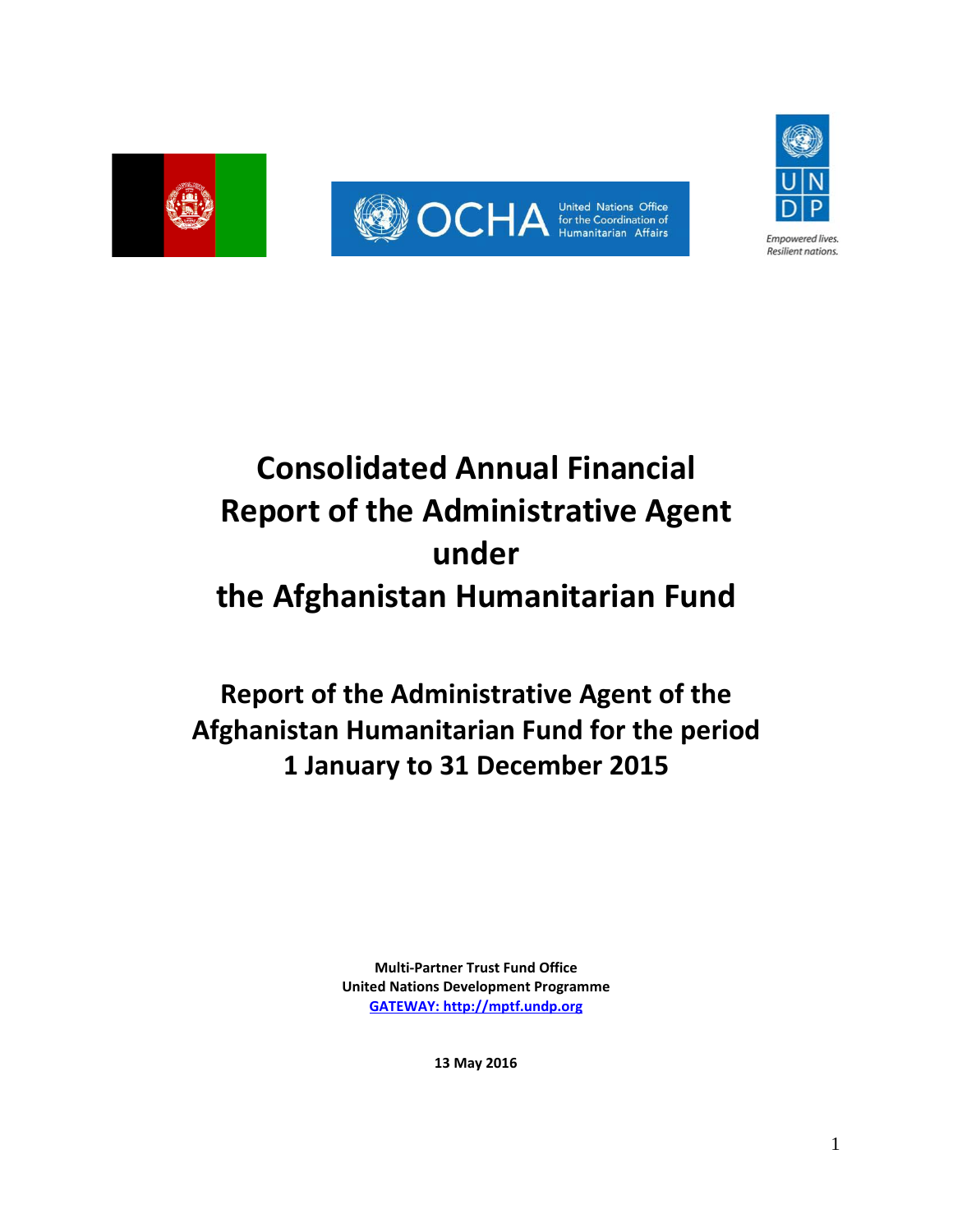#### AFGHANISTAN HUMANITARIAN FUND CONSOLIDATED ANNUAL FINANCIAL REPORT 2015

#### **PARTICIPATING ORGANIZATIONS CONTRIBUTORS**



International Organization for Migration (IOM)



UN Office for the coordination of Humanitarian Affairs (OCHA)



United Nations Population Fund (UNFPA)



United Nations High Commissioner for Refugees (UNHCR)



United Nations Children's Fund (UNICEF)



World Food Programme (WFP)



World Health Organization (WHO)





Australia



Denmark



Department for International Development (DFID)



Germany



Norway



Republic of Korea



Swedish International Development Cooperation Agency (Sida)



UN Office for the Coordination of Humanitarian Affairs (OCHA)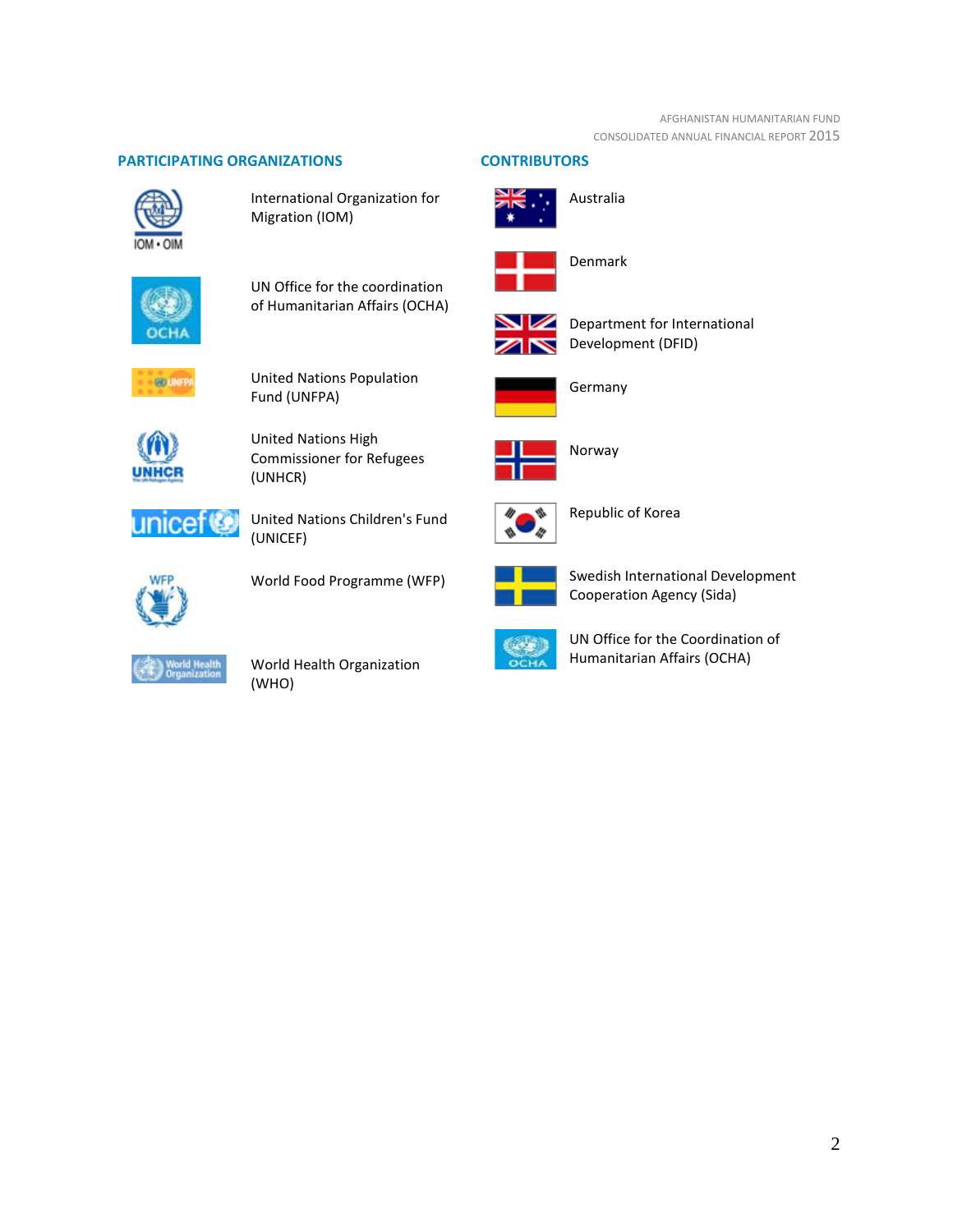#### **DEFINITIONS**

#### **Approved Project/Programme**

A project/programme including budget, etc., that is approved by the Humanitarian Coordinator for fund allocation purposes.

#### **Contributor Commitment**

Amount(s) committed by a donor to a Fund in a signed Standard Administrative Arrangement with the UNDP Multi-Partner Trust Fund Office (MPTF Office), in its capacity as the Administrative Agent. A commitment may be paid or pending payment.

#### **Contributor Deposit**

Cash deposit received by the MPTF Office for the Fund from a contributor in accordance with a signed Standard Administrative Arrangement.

#### **Delivery Rate**

The percentage of funds that have been utilized, calculated by comparing expenditures reported by a Participating Organization against the 'net funded amount'.

#### **Indirect Support Costs**

A general cost that cannot be directly related to any particular programme or activity of the Participating Organizations. UNDG policy establishes a fixed indirect cost rate of 7% of programmable costs.

#### **Managing Agent**

The Participating UN Organization (e.g., UNDP or OCHA) that has signed the MOU and performs an oversight function vis-à-vis NGOs receiving funding. The Managing Agent has the same obligations as any other PUNO signing the MOU, including for reporting.

#### **Net Funded Amount**

Amount transferred to a Participating Organization less any refunds transferred back to the MPTF Office by a Participating Organization.

#### **Participating Organization**

A UN Organization or other inter-governmental Organization that is an implementing partner in a Fund, as represented by signing a Memorandum of Understanding (MOU) with the MPTF Office for a particular Fund.

#### **Project Expenditure**

The sum of expenses and/or expenditure reported by all Participating Organizations for a Fund irrespective of which basis of accounting each Participating Organization follows for donor reporting.

#### **Project Financial Closure**

A project or programme is considered financially closed when all financial obligations of an operationally completed project or programme have been settled, and no further financial charges may be incurred.

#### **Project Operational Closure**

A project or programme is considered operationally closed when all programmatic activities for which Participating Organization(s) received funding have been completed.

#### **Project Start Date**

Date of transfer of first instalment from the MPTF Office to the Participating Organization.

#### **Total Approved Budget**

This represents the cumulative amount of allocations approved by the Humanitarian Coordinator.

#### **US Dollar Amount**

The financial data in the report is recorded in US Dollars and due to rounding off of numbers, the totals may not add up.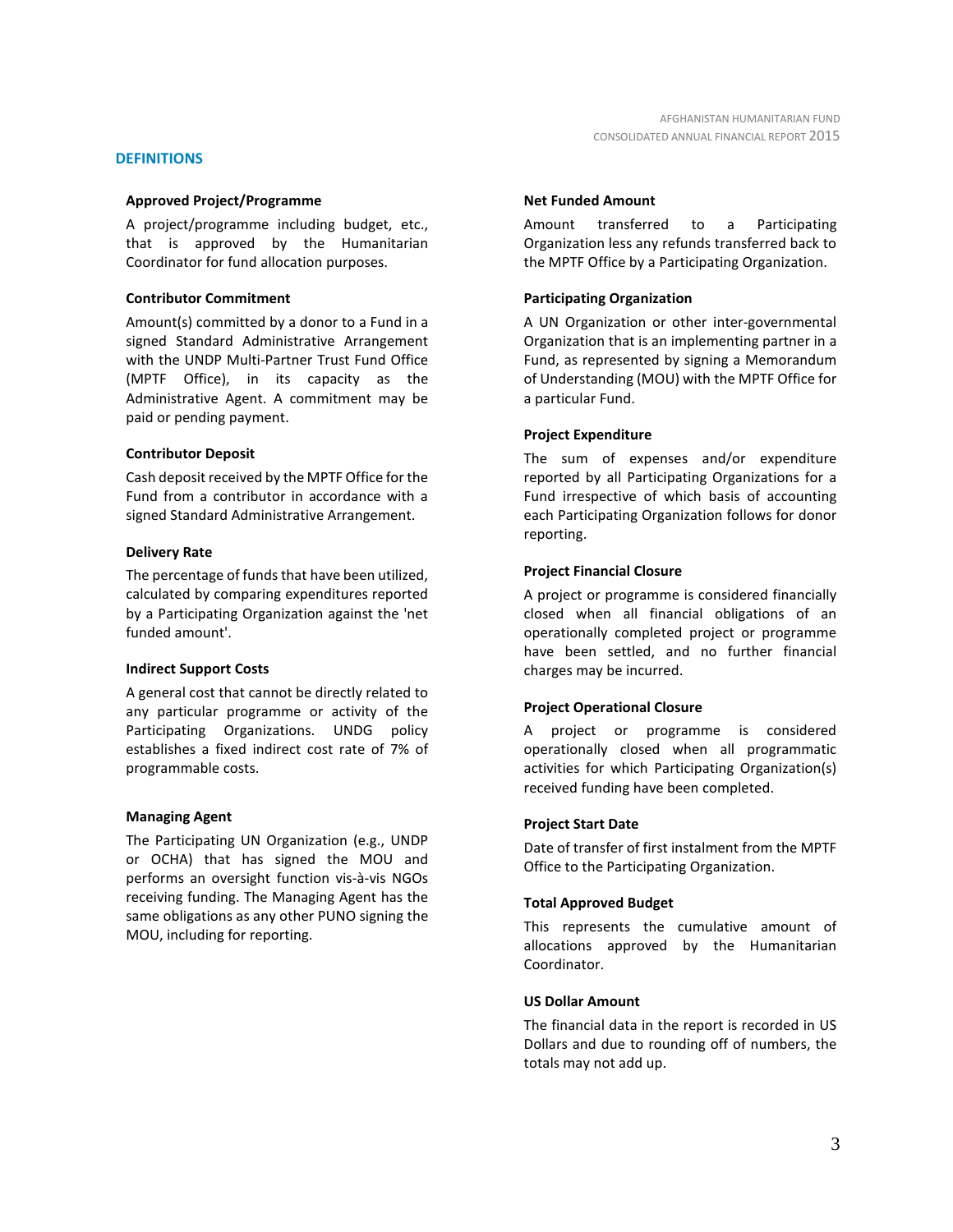#### AFGHANISTAN HUMANITARIAN FUND CONSOLIDATED ANNUAL FINANCIAL REPORT 2015

#### **TABLE OF CONTENTS**

| $\overline{7}$ |
|----------------|
|                |
|                |
|                |
|                |
|                |
|                |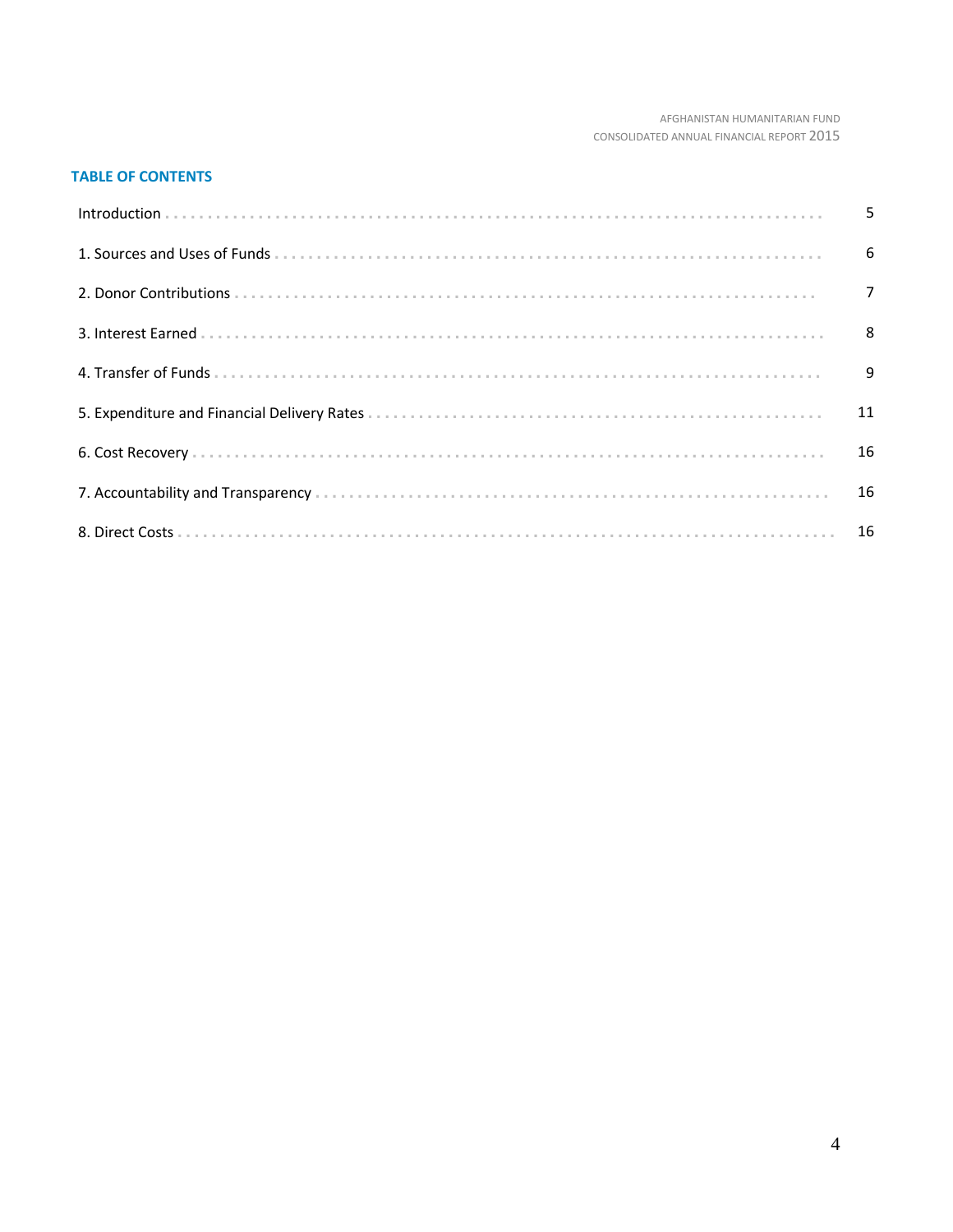#### **INTRODUCTION**

This Consolidated Annual Financial Report of the Afghanistan Humanitarian Fund is prepared by the United Nations Development Programme (UNDP) Multi-Partner Trust Fund Office (MPTF Office) in fulfillment of its obligations as Administrative Agent, as per the Terms of Reference (TOR), the Memorandum of Understanding (MOU) signed between the UNDP MPTF Office and the Participating Organizations, and the Standard Administrative Arrangement (SAA) signed with contributors.

The MPTF Office, as Administrative Agent, is responsible for concluding an MOU with Participating Organizations and SAAs with contributors. It receives, administers and

manages contributions, and disburses these funds to the Participating Organizations. The Administrative Agent prepares and submits annual consolidated financial reports, as well as regular financial statements, for transmission to contributors.

This consolidated financial report covers the period 1 January to 31 December 2015 and provides financial data on progress made in the implementation of projects of the Afghanistan Humanitarian Fund. It is posted on the MPTF Office GATEWAY [\(http://mptf.undp.org/factsheet/fund/HAF10\)](http://mptf.undp.org/factsheet/fund/HAF10).

The financial data in the report is recorded in US Dollars and due to rounding off of numbers, the totals may not add up.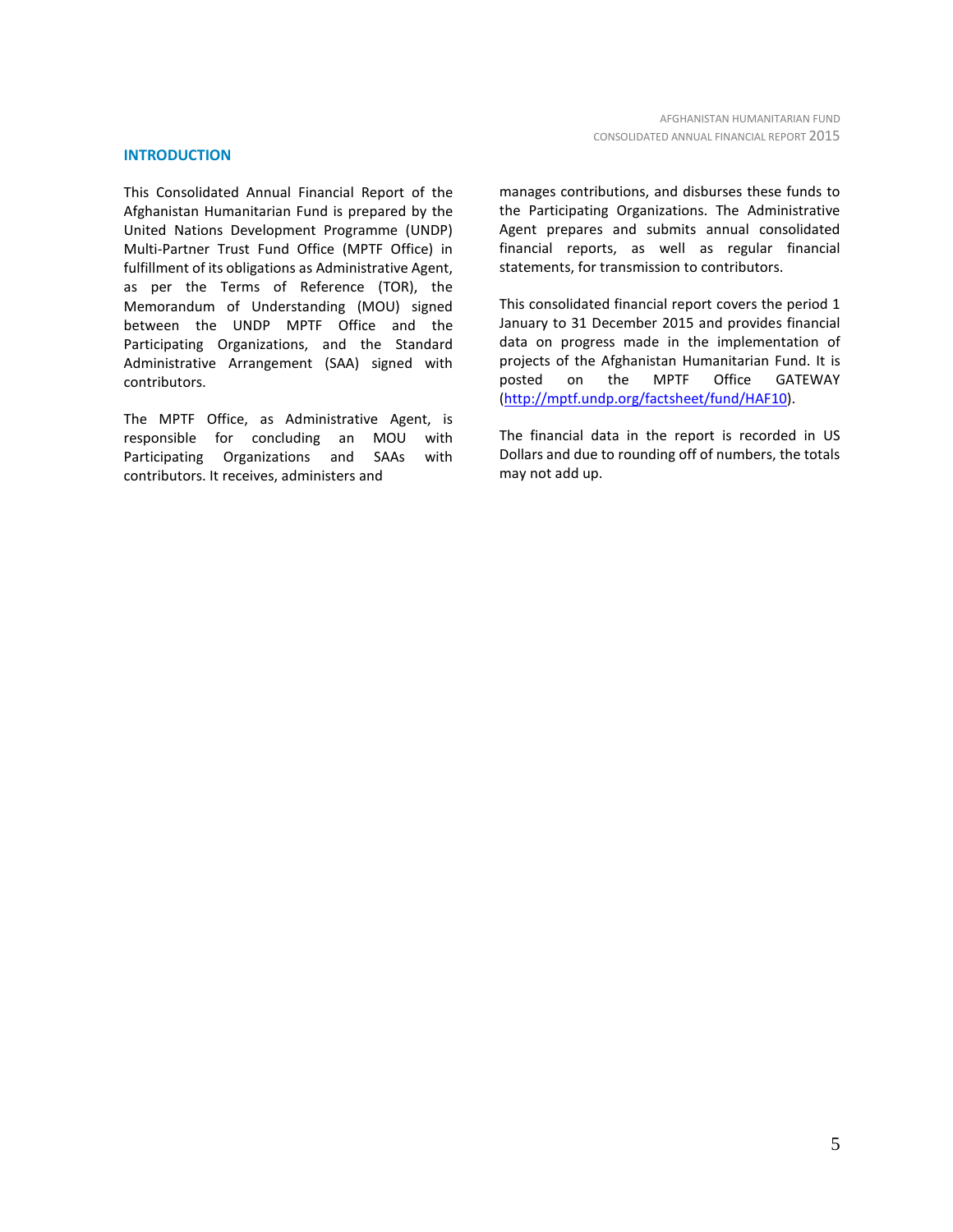#### **2015 FINANCIAL PERFORMANCE**

This chapter presents financial data and analysis of the Afghanistan Humanitarian Fund using the passthrough funding modality as of 31 December 2015. Financial information for this Fund is also available on the MPTF Office GATEWAY, at the following address:

[http://mptf.undp.org/factsheet/fund/HAF10.](http://mptf.undp.org/factsheet/fund/HAF10) 

#### **1. SOURCES AND USES OF FUNDS**

As of 31 December 2015, 8 contributors have deposited US\$ 84,625,197 in contributions and US\$ 74,129 has been earned in interest,

bringing the cumulative source of funds to US\$ 84,699,326

Of this amount, US\$ 70,849,335 has been transferred to 7 Participating Organizations, of which US\$ 46,081,117 has been reported as expenditure. The Administrative Agent fee has been charged at the approved rate of 1% on deposits and amounts to US\$ 846,252. Table 1 provides an overview of the overall sources, uses, and balance of the Afghanistan Humanitarian Fund as of 31 December 2015.

#### **Table 1. Financial Overview, as of 31 December 2015 (in US Dollars)**

|                                                           | Annual 2014 | Annual 2015 | <b>Cumulative</b> |
|-----------------------------------------------------------|-------------|-------------|-------------------|
| <b>Sources of Funds</b>                                   |             |             |                   |
| <b>Gross Contributions</b>                                | 46,650,753  | 37,974,444  | 84,625,197        |
| <b>Fund Earned Interest and Investment Income</b>         | 21,291      | 52,839      | 74,129            |
| Interest Income received from Participating Organizations |             |             |                   |
| Refunds by Administrative Agent to Contributors           |             |             |                   |
| Fund balance transferred to another MDTF                  |             |             |                   |
| <b>Other Revenues</b>                                     |             |             |                   |
| <b>Total: Sources of Funds</b>                            | 46,672,043  | 38,027,283  | 84,699,326        |
| <b>Use of Funds</b>                                       |             |             |                   |
| Transfers to Participating Organizations                  | 29,579,633  | 41,269,702  | 70,849,335        |
| Refunds received from Participating Organizations         |             |             |                   |
| <b>Net Funded Amount to Participating Organizations</b>   | 29,579,633  | 41,269,702  | 70,849,335        |
| <b>Administrative Agent Fees</b>                          | 466,508     | 379,744     | 846,252           |
| Direct Costs: (Steering Committee, Secretariatetc.)       | 1,535,994   | 1,004,057   | 2,540,051         |
| <b>Bank Charges</b>                                       | 443         | 475         | 917               |
| <b>Other Expenditures</b>                                 |             |             |                   |
| <b>Total: Uses of Funds</b>                               | 31,582,577  | 42,653,978  | 74,236,555        |
| Change in Fund cash balance with Administrative Agent     | 15,089,466  | (4,626,696) | 10,462,771        |
| Opening Fund balance (1 January)                          |             | 15,089,466  |                   |
| <b>Closing Fund balance (31 December)</b>                 | 15,089,466  | 10,462,771  | 10,462,771        |
| Net Funded Amount to Participating Organizations          | 29,579,633  | 41,269,702  | 70,849,335        |
| Participating Organizations' Expenditure                  | 19,962,806  | 26,118,310  | 46,081,117        |
| <b>Balance of Funds with Participating Organizations</b>  |             |             | 24,768,219        |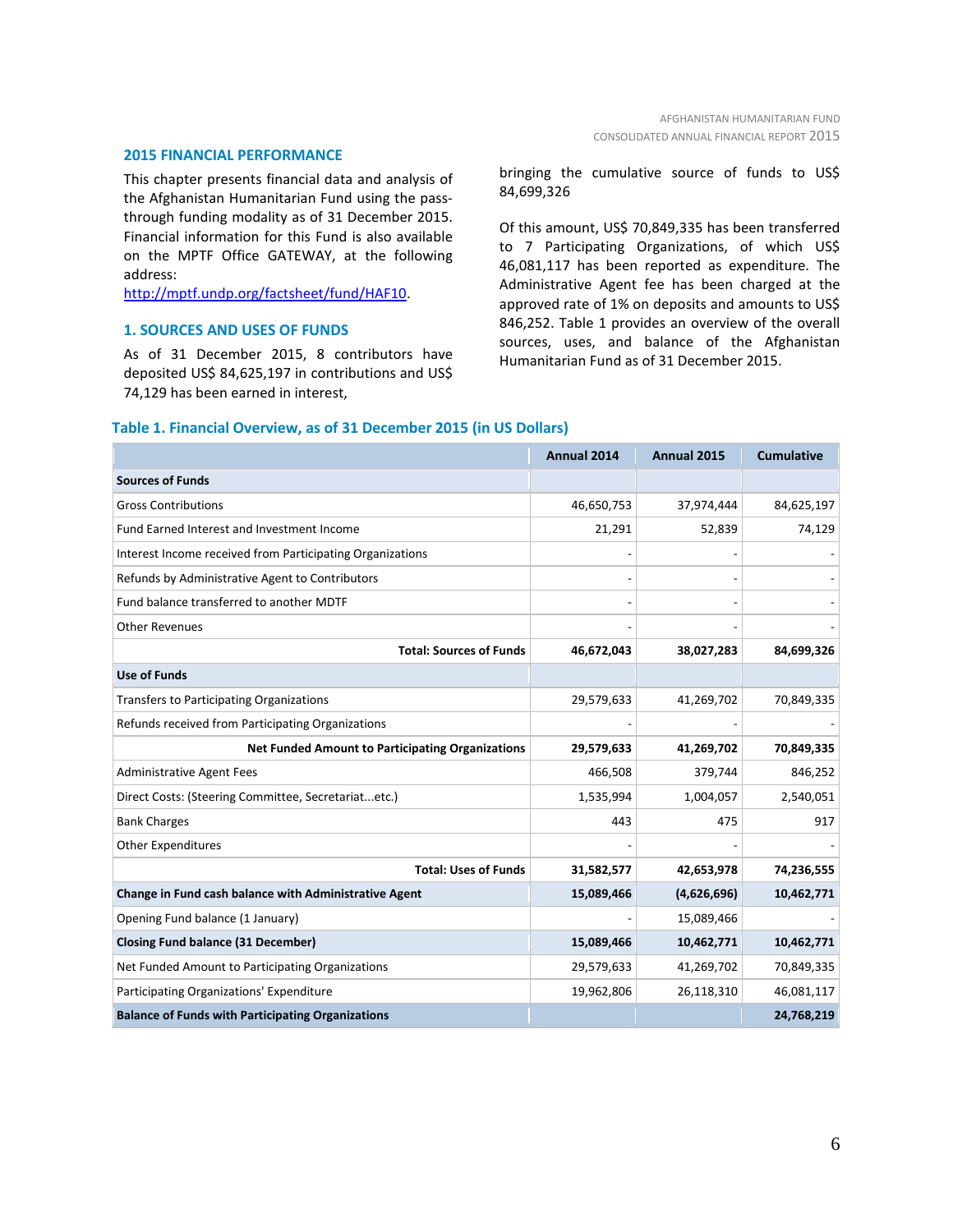#### **2. DONOR CONTRIBUTIONS**

Table 2 provides information on cumulative contributions received from all contributors to this Fund as of 31 December 2015.

The Afghanistan Humanitarian Fund is currently being financed by 8 contributors that have signed SAAs, namely the Governments of Australia, Denmark, Republic of Korea, Germany, Norway,

the Swedish International Development Cooperation Agency (Sida), the Department for International Development (DFID) and the UN Office for the Coordination of Humanitarian Affairs (OCHA). In 2015, the Afghanistan Humanitarian Fund received US\$ 37.97 million in contributions, bringing the total fund contributions to US\$ 84.63 million.

#### **Table 2. Donor Deposits, as of 31 December 2015 (in US Dollars)**

| <b>Contributors</b>                                           | <b>Prior Years</b><br>as of 31-Dec-2014 | <b>Current Year</b><br><b>Jan-Dec-2015</b> | <b>Total</b> |
|---------------------------------------------------------------|-----------------------------------------|--------------------------------------------|--------------|
| Australia                                                     | 371.040                                 | 6,143,619                                  | 6,514,659    |
| Denmark                                                       |                                         | 3,116,236                                  | 3,116,236    |
| Department for International Development (DFID)               | 25,881,600                              | 18,222,600                                 | 44,104,200   |
| Germany                                                       |                                         | 1,070,300                                  | 1,070,300    |
| Norway                                                        | 1,340,483                               | 1,147,959                                  | 2,488,442    |
| Republic of Korea                                             | 6,000,000                               | 200,000                                    | 6,200,000    |
| Swedish International Development Cooperation Agency (Sida)   | 11,970,400                              | 8,073,730                                  | 20,044,130   |
| UN Office for the Coordination of Humanitarian Affairs (OCHA) | 1,087,231                               |                                            | 1,087,231    |
| <b>Grand Total</b>                                            | 46,650,753                              | 37,974,444                                 | 84,625,197   |

#### **Figure 1: Deposits by contributor, cumulative as of 31 December 2015**

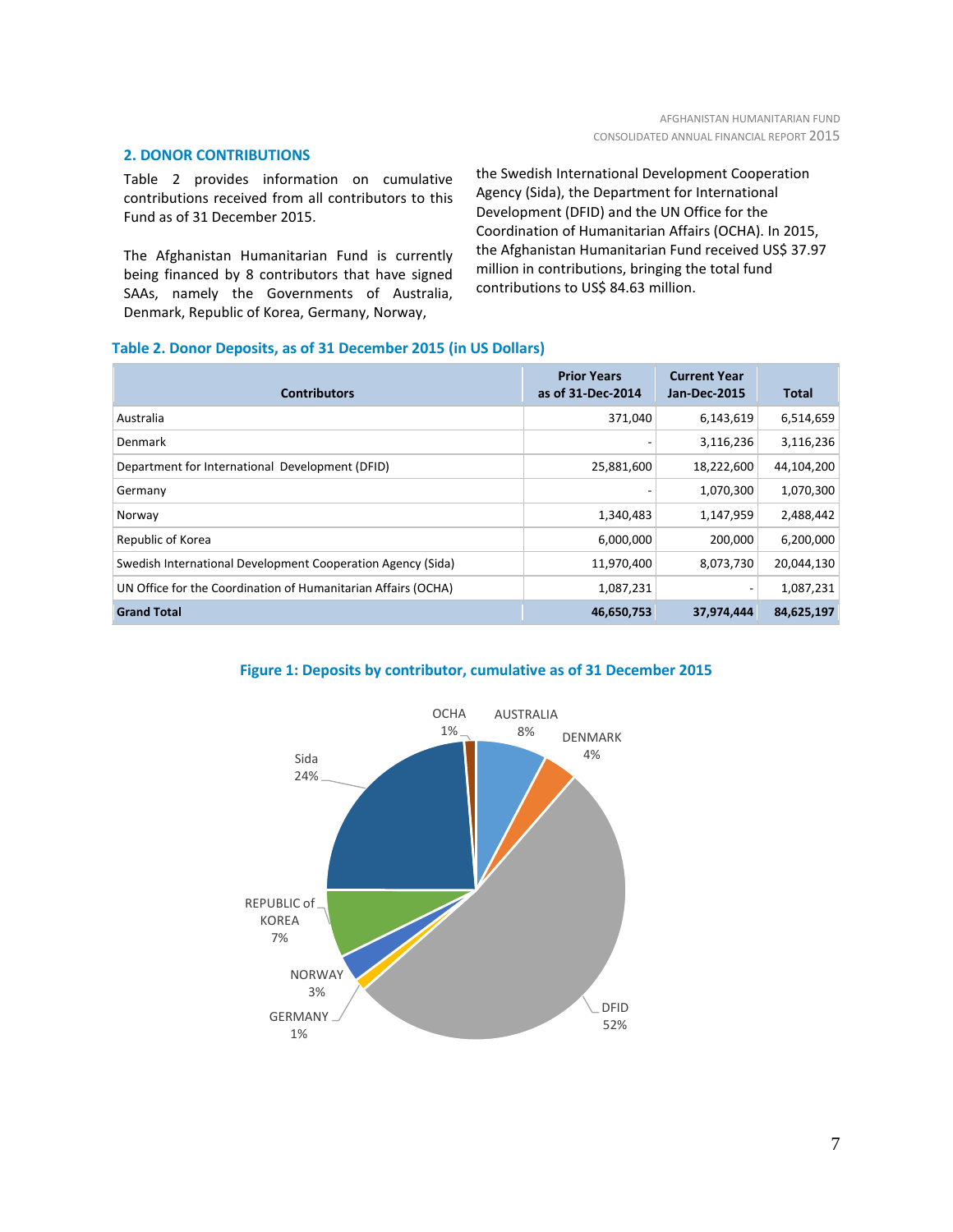#### **3. INTEREST EARNED**

Interest income is earned in two ways: 1) on the balance of funds held by the Administrative Agent ('Fund earned interest'), and 2) on the balance of funds held by the Participating Organizations ('Agency earned interest') where their Financial Regulations and Rules allow return of interest

to the AA. As of 31 December 2015, Fund earned interest amounts to US\$ 74,129 and there was no interest received from Participating Organizations. Details are provided in the table below.

#### **Table 3. Sources of Interest and Investment Income, as of 31 December 2015 (in US Dollars)**

| <b>Interest Earned</b>                     | <b>Prior Years</b><br>as of 31-Dec-2014 | <b>Current Year</b><br><b>Jan-Dec-2015</b> | <b>Total</b> |
|--------------------------------------------|-----------------------------------------|--------------------------------------------|--------------|
| <b>Administrative Agent</b>                |                                         |                                            |              |
| Fund Earned Interest and Investment Income | 21,291                                  | 52,839                                     | 74,129       |
| <b>Total: Fund Earned Interest</b>         | 21,291                                  | 52,839                                     | 74,129       |
| <b>Participating Organization</b>          |                                         |                                            |              |
| <b>Total: Agency earned interest</b>       |                                         |                                            |              |
| <b>Grand Total</b>                         | 21,291                                  | 52,839                                     | 74,129       |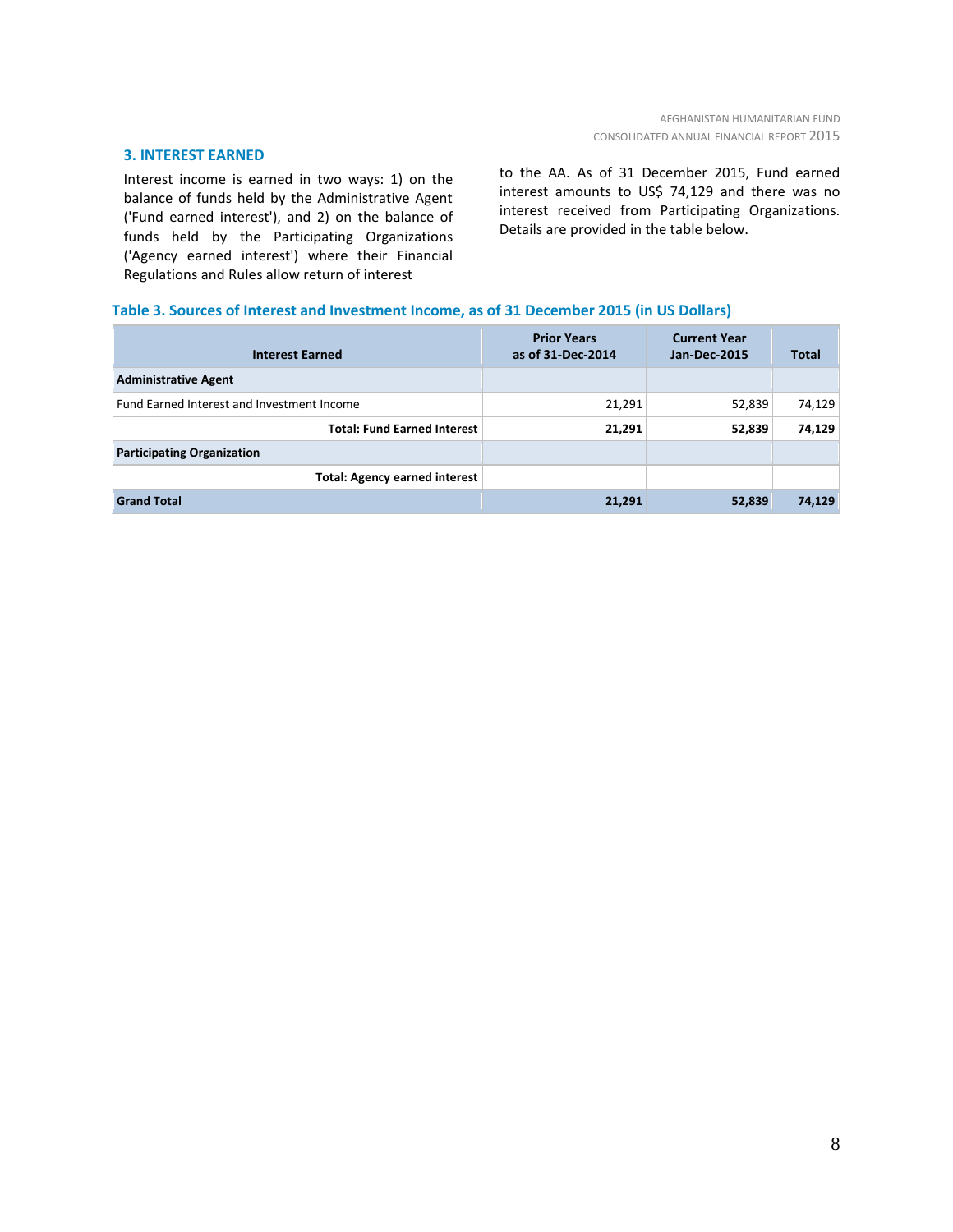#### **4. TRANSFER OF FUNDS**

With the overall aim of improving the timeliness and coherence of the humanitarian response, improving needs assessment and addressing the prioritized needs and gaps outlined within the Humanitarian Response Plan, upon decision of the Humanitarian Coordinator transfers of funds were made to projects in 8 Clusters of the Afghanistan Humanitarian Fund, namely: Coordination, Food Security, Health, Nutrition, Protection, Shelter and Non-Food Items (NFIs), Multisectoral and Water, Sanitation and Hygiene (WASH). 7 Participating Organizations have signed the MOU for the Afghanistan Humanitarian Fund since its inception in March 2014.

#### **4.1 TRANSFER BY PARTICIPATING ORGANIZATION**

In 2015 the Administrative Agent, based on the approval of the Humanitarian Coordinator, transferred US\$ 41.2697 million to six Participating Organizations, bringing the total cumulative amount transferred to US\$ 70,849,335 to 7 Participating Organizations (see list below). Table 4.1 provides additional information on the refunds received by the MPTF Office, and the net funded amount for each of the Participating Organizations. OCHA serves as a Managing Agent for funds approved by the Humanitarian Coordinator for implementation by NGOs. As shown in Table 4.1 and Figure 2, in 2015 OCHA as a Managing Agent for NGO projects received the largest share of funding (US\$ 22.44 million or 54 percent), followed by WFP (US\$ 8.3 million or 20 percent), UNICEF (US\$ 3.94 million or 10 percent) and others.

| Table 4.1 Transfer, Refund, and Net Funded Amount by Participating Organization, as of 31 December 2015 |  |  |  |  |
|---------------------------------------------------------------------------------------------------------|--|--|--|--|
| (in US Dollars)                                                                                         |  |  |  |  |

| Participating      | Prior Years as of 31-Dec-2014 |                |                   | <b>Current Year Jan-Dec-2015</b> |                |                   | <b>Total</b>     |                |                   |
|--------------------|-------------------------------|----------------|-------------------|----------------------------------|----------------|-------------------|------------------|----------------|-------------------|
| Organization       | <b>Transfers</b>              | <b>Refunds</b> | <b>Net Funded</b> | <b>Transfers</b>                 | <b>Refunds</b> | <b>Net Funded</b> | <b>Transfers</b> | <b>Refunds</b> | <b>Net Funded</b> |
| <b>IOM</b>         |                               |                |                   | 1,449,983                        |                | 1,449,983         | 1,449,983        |                | 1,449,983         |
| NGO/OCHA           | 11,822,975                    |                | 11,822,975        | 22,441,531                       |                | 22,441,531        | 34,264,506       |                | 34,264,506        |
| <b>UNFPA</b>       | 395,590                       |                | 395,590           |                                  |                |                   | 395,590          |                | 395,590           |
| <b>UNHCR</b>       |                               |                |                   | 2,000,115                        |                | 2,000,115         | 2,000,115        |                | 2,000,115         |
| <b>UNICEF</b>      | 5,330,879                     |                | 5,330,879         | 3,943,077                        |                | 3,943,077         | 9,273,956        |                | 9,273,956         |
| <b>WFP</b>         | 7,505,681                     |                | 7,505,681         | 8,295,066                        |                | 8,295,066         | 15,800,747       |                | 15,800,747        |
| <b>WHO</b>         | 4,524,509                     |                | 4,524,509         | 3,139,930                        |                | 3,139,930         | 7,664,440        |                | 7,664,440         |
| <b>Grand Total</b> | 29,579,633                    |                | 29,579,633        | 41,269,702                       |                | 41,269,702        | 70,849,335       |                | 70,849,335        |



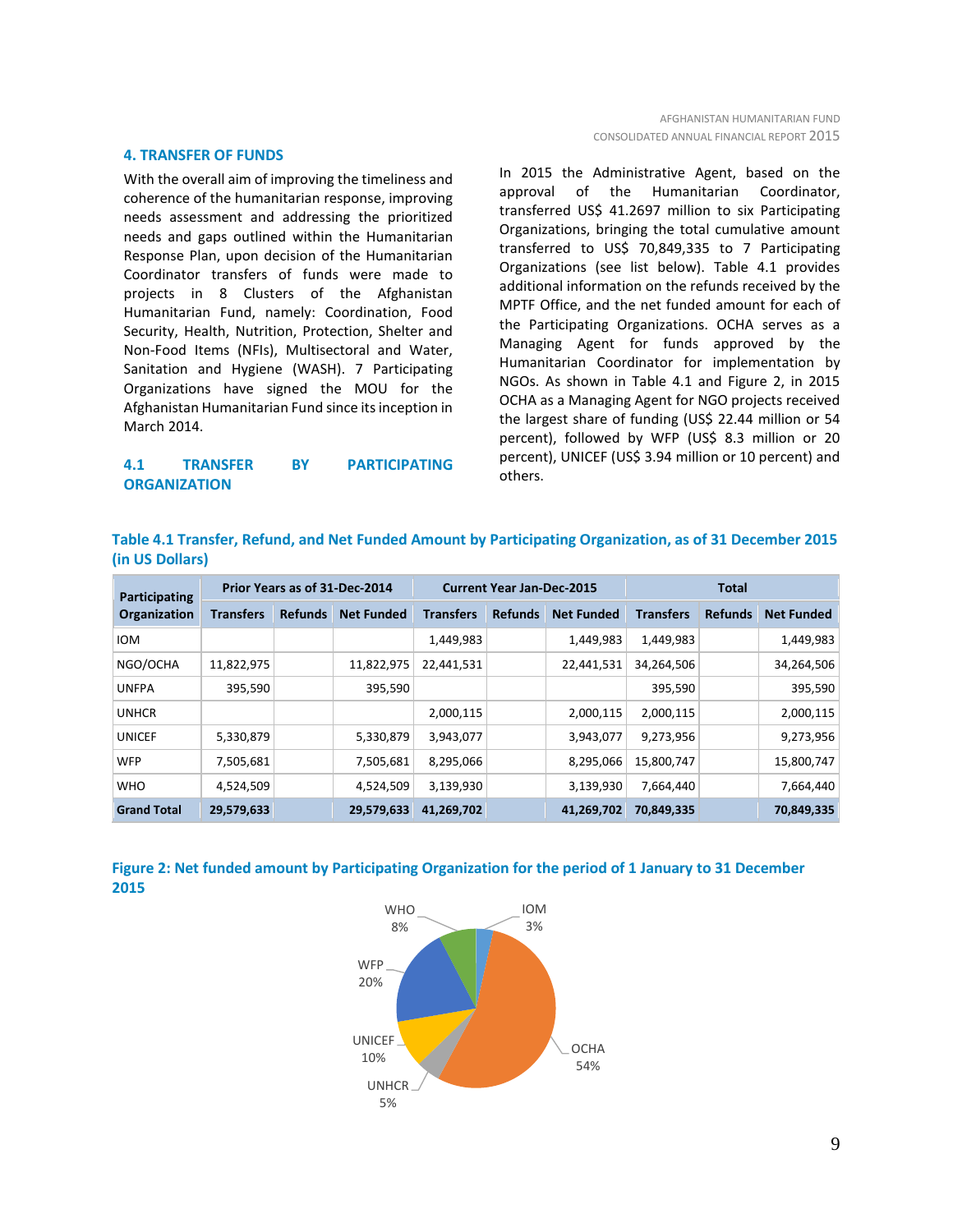#### **4.2. TRANSFER BY CLUSTER**

The Afghanistan Humanitarian Fund has the following 8 clusters: Coordination and Common Services, Food Security Agriculture, Health, Nutrition, Protection, Emergency Shelter and Non-Food Items (NFIs), Multi-Sector and Water, and Sanitation and Hygiene (WASH). Table 4.2 shows the total approved funding by Cluster.

#### As shown in Figure 3, in 2015, the Clusters receiving the largest share of transfers were: Multi-Sector (23.1%), Health (20.8%), and Nutrition (17.6%).

#### **Table 4.2 Cumulative net funded amount by Cluster as of 31 December 2015 (in US Dollars)**

| <b>Clusters</b>                             | <b>Cumulative Net Funded Amount</b> |
|---------------------------------------------|-------------------------------------|
| Coordination & Common Services              | 5,746,042                           |
| Emergency Shelter and Non-Food Items (NFIs) | 5,212,993                           |
| <b>Food Security Agriculture</b>            | 1,797,877                           |
| Health                                      | 17,707,384                          |
| Multi-Sector                                | 10,366,178                          |
| <b>Nutrition</b>                            | 23,168,736                          |
| Protection                                  | 1,115,240                           |
| Water, Sanitation and Hygiene (WASH)        | 5,734,885                           |
| Total:                                      | 70,849,335                          |



### **Figure 3: Net Funded Amounts by Cluster for the Year 2015**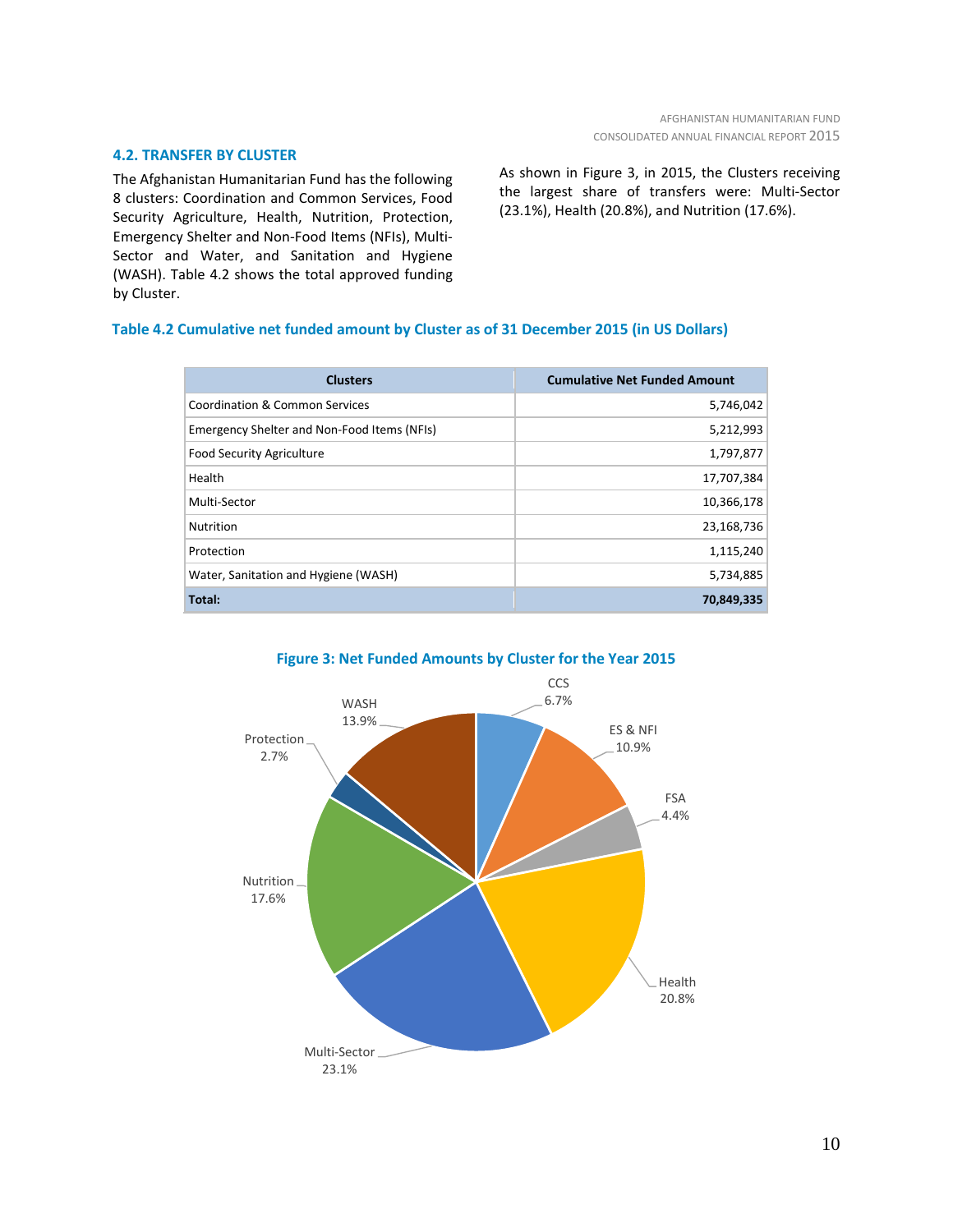#### **5. EXPENDITURE AND FINANCIAL DELIVERY RATES**

All final expenditures reported for the year 2015 were submitted by the Headquarters of the Participating Organizations. These were consolidated by the MPTF Office. Project expenditures are incurred and monitored by each Participating Organization, and are reported as per the agreed upon categories for inter-agency harmonized reporting. The reported expenditures were submitted via UNEX - the MPTF Office's expenditure reporting tool. The 2015 expenditure data has been posted on the MPTF on the MPTF Office GATEWAY at

#### **5.1 EXPENDITURE REPORTED BY PARTICIPATING ORGANIZATION**

In 2015, US\$ 41.27 million was transferred to Participating Organizations, and US\$ 26.12 million was reported in expenditure. As shown in table below, the cumulative net funded amount is US\$ 70,849,335 and cumulative expenditures reported by the Participating Organizations amount to US\$ 46,081,117. This equates to an overall Fund expenditure delivery rate of 65 percent. When interpreting this delivery rate it is important to note that 37 percent (US\$ 15.22 million) of all the 2015 funds were transferred between September and December, and no financial reporting was required for these projects in 2015.

#### [http://mptf.undp.org/factsheet/fund/HAF10.](http://mptf.undp.org/factsheet/fund/HAF10)

| Table 5.1a. Net Funded Amount, Reported Expenditure, and Financial Delivery by Participating |  |
|----------------------------------------------------------------------------------------------|--|
| <b>Organization, as of 31 December 2015 (in US Dollars)</b>                                  |  |
|                                                                                              |  |

|                                   | <b>Current Year Jan-Dec 2015</b> |                    | <b>Total</b>             |                    |                        |
|-----------------------------------|----------------------------------|--------------------|--------------------------|--------------------|------------------------|
| <b>Participating Organization</b> | <b>Net Funded Amount</b>         | <b>Expenditure</b> | <b>Net Funded Amount</b> | <b>Expenditure</b> | <b>Delivery Rate %</b> |
| <b>IOM</b>                        | 1,449,983                        | 977,428            | 1,449,983                | 977,428            | 67.41                  |
| NGO/OCHA                          | 22,441,531                       | 8,111,229          | 34,264,506               | 17,521,175         | 51.14                  |
| <b>UNFPA</b>                      |                                  | 94,974             | 395,590                  | 389,976            | 98.58                  |
| <b>UNHCR</b>                      | 2,000,115                        | 700,117            | 2,000,115                | 700,117            | 35.00                  |
| <b>UNICEF</b>                     | 3,943,077                        | 3,436,322          | 9,273,956                | 7,179,544          | 77.42                  |
| <b>WFP</b>                        | 8,295,066                        | 8,162,356          | 15,800,747               | 13,516,058         | 85.54                  |
| <b>WHO</b>                        | 3,139,930                        | 4,635,884          | 7,664,440                | 5,796,819          | 75.63                  |
| <b>Total</b>                      | 41,269,702                       | 26,118,310         | 70,849,335               | 46,081,117         | 65.04                  |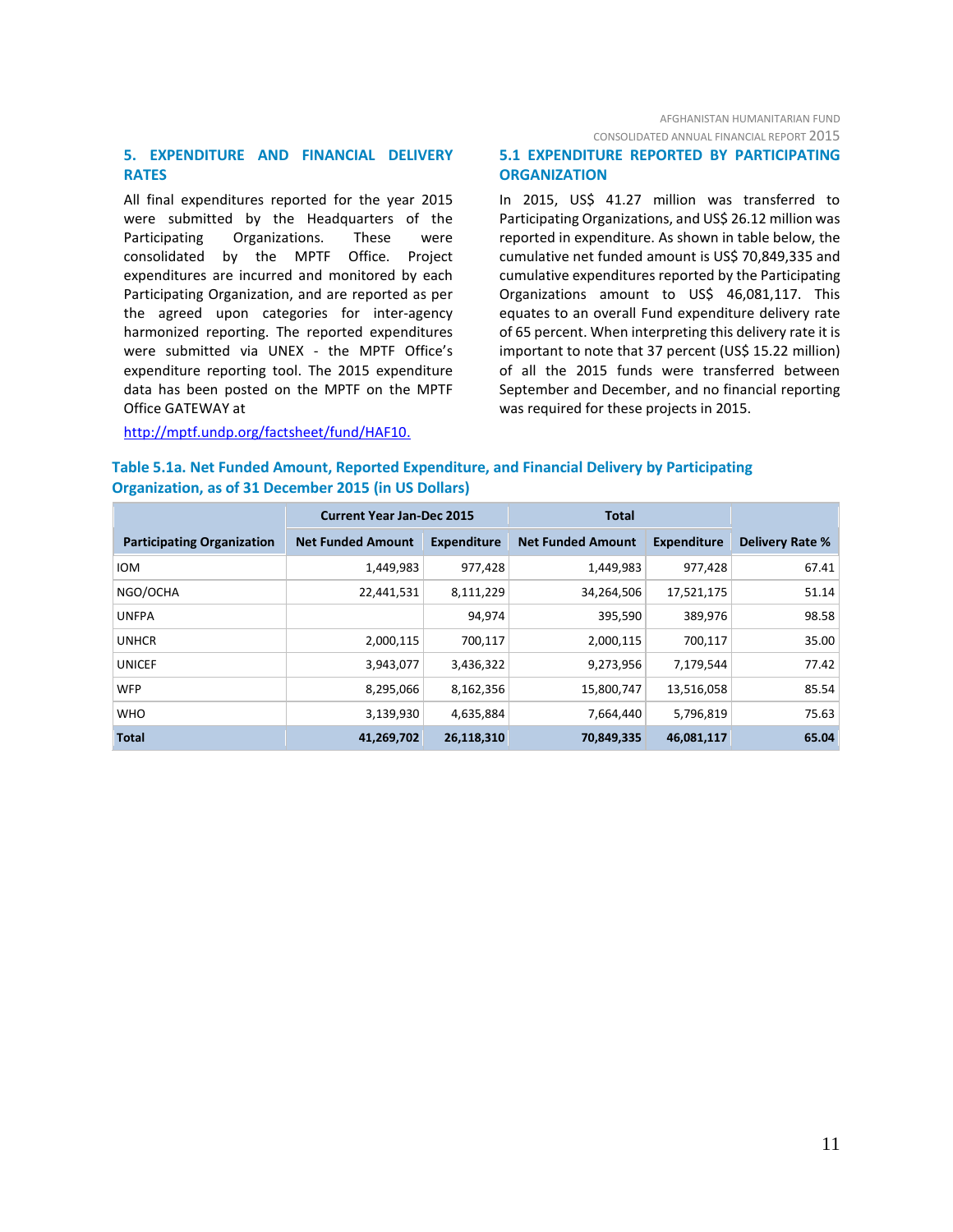#### AFGHANISTAN HUMANITARIAN FUND CONSOLIDATED ANNUAL FINANCIAL REPORT 2015

|                                           | <b>Current Year Jan-Dec-2015</b><br>Total |                    |                          |             |                        |  |  |  |
|-------------------------------------------|-------------------------------------------|--------------------|--------------------------|-------------|------------------------|--|--|--|
| <b>Country/Cluster</b>                    | <b>Net Funded Amount</b>                  | <b>Expenditure</b> | <b>Net Funded Amount</b> | Expenditure | <b>Delivery Rate %</b> |  |  |  |
| Afghanistan                               |                                           |                    |                          |             |                        |  |  |  |
| <b>Coordination &amp; Common Services</b> | 2,746,042                                 | 1,505,933          | 5,746,042                | 4,505,933   | 78.42                  |  |  |  |
| <b>Emergency Shelter and Non-Food</b>     | 4,481,528                                 |                    | 5,212,993                | 703,364     | 13.49                  |  |  |  |
| <b>Food Security Agriculture</b>          | 1,797,877                                 | 291,414            | 1,797,877                | 291,414     | 16.21                  |  |  |  |
| Health                                    | 8,578,886                                 | 5,834,078          | 17,707,384               | 11,974,486  | 67.62                  |  |  |  |
| Multi-Sector                              | 9,534,214                                 | 6,828,086          | 10,366,178               | 6,828,086   | 65.87                  |  |  |  |
| <b>Nutrition</b>                          | 7,281,030                                 | 8,928,062          | 23,168,736               | 19,047,096  | 82.21                  |  |  |  |
| Protection                                | 1,115,240                                 |                    | 1,115,240                |             | $\Omega$               |  |  |  |
| Water, Sanitation and Hygiene             | 5,734,885                                 | 2,730,737          | 5,734,885                | 2,730,737   | 47.62                  |  |  |  |
| <b>Afghanistan Total:</b>                 | 41,269,702                                | 26,118,310         | 70,849,335               | 46,081,117  | 65.04                  |  |  |  |
| <b>Grand Total:</b>                       | 41,269,702                                | 26,118,310         | 70,849,335               | 46,081,117  | 65.04                  |  |  |  |

## **Table 5.1b: Expenditure with breakdown by Cluster (in US Dollars)**

## **Figure 4: Cumulative Net Funded Amount and Expenditure with Breakdown by Cluster**

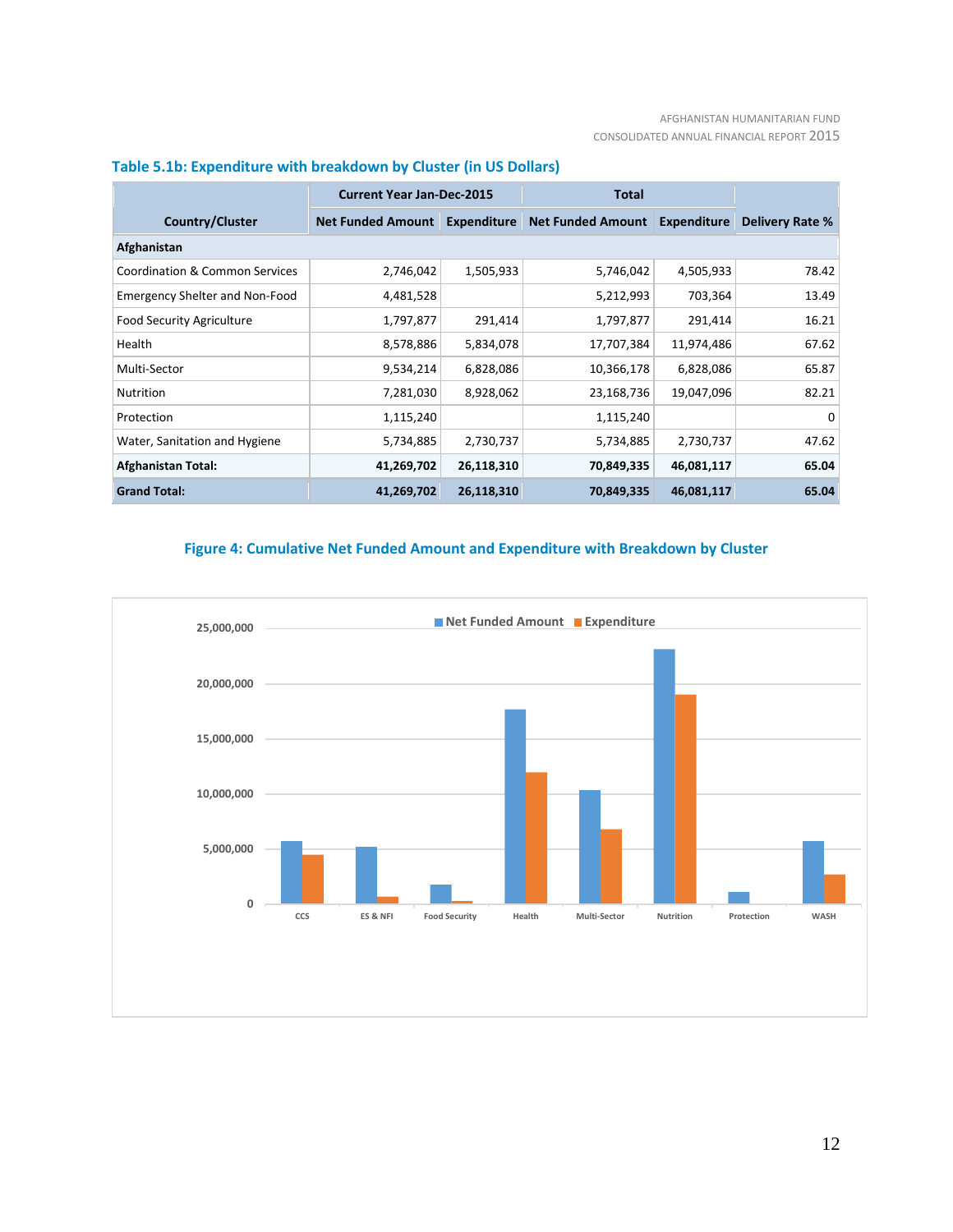#### **5.2 EXPENDITURE BY PROJECT**

Table 5.2 displays the net funded amounts, expenditures reported and the financial delivery rates by Project and Participating Organization within the clusters.

## **Table 5.2 Expenditure by Project within Cluster, as of 31 December 2015 (in US Dollars)**

|                            | <b>Cluster / Project No.and Project Title</b>    | Participating<br><b>Organization</b> | <b>Total Approved</b><br><b>Amount</b> | <b>Net Funded</b><br>Amount | <b>Total</b><br><b>Expenditure</b> | <b>Delivery Rate</b><br>% |
|----------------------------|--------------------------------------------------|--------------------------------------|----------------------------------------|-----------------------------|------------------------------------|---------------------------|
|                            | <b>Coordination &amp; Common Services</b>        |                                      |                                        |                             |                                    |                           |
| 00092186                   | CHF AFG Coord. and Comm. Serv.                   | <b>WFP</b>                           | 3,000,000                              | 3,000,000                   | 3,000,000                          | 100.00                    |
| 00093431                   | <b>CHF AFG Coordination and Commo</b>            | <b>WFP</b>                           | 2,746,042                              | 2,746,042                   | 1,505,933                          | 54.84                     |
|                            | <b>Coordination &amp; Common Services: Total</b> |                                      | 5,746,042                              | 5,746,042                   | 4,505,933                          | 78.42                     |
|                            |                                                  |                                      |                                        |                             |                                    |                           |
|                            | <b>Emergency Shelter and Non-Food</b>            |                                      |                                        |                             |                                    |                           |
| 00092826                   | CHF AFG ES and Non-Food Items/                   | NGO/OCHA                             | 731,465                                | 731,465                     | 703,364                            | 96.16                     |
| 00096969                   | CHF AFG ES and Non-Food Items/                   | NGO/OCHA                             | 1,548,220                              | 1,548,220                   |                                    | 0                         |
| 00097196                   | CHF AFG ES and Non-Food Items/                   | NGO/OCHA                             | 2,933,308                              | 2,933,308                   |                                    | 0                         |
|                            | <b>Emergency Shelter and Non-Food: Total</b>     |                                      | 5,212,993                              | 5,212,993                   | 703,364                            | 13.49                     |
|                            |                                                  |                                      |                                        |                             |                                    |                           |
|                            | <b>Food Security Agriculture</b>                 |                                      |                                        |                             |                                    |                           |
| 00096970                   | CHF AFG FS and Agriculture/201                   | NGO/OCHA                             | 1,797,877                              | 1,797,877                   | 291,414                            | 16.21                     |
|                            | <b>Food Security Agriculture: Total</b>          |                                      | 1,797,877                              | 1,797,877                   | 291,414                            | 16.21                     |
|                            |                                                  |                                      |                                        |                             |                                    |                           |
| Health                     |                                                  |                                      |                                        |                             |                                    |                           |
| 00090665                   | CHF AFG HEALTH/2014-1/OCHA-NGO                   | NGO/OCHA                             | 4,853,006                              | 4,853,006                   | 4,684,472                          | 96.53                     |
| 00090667                   | CHF AFG HEALTH/2014-1/UN Agenc                   | <b>UNFPA</b>                         | 395,590                                | 395,590                     | 389,976                            | 98.58                     |
| 00090667                   | CHF AFG HEALTH/2014-1/UN Agenc                   | <b>WHO</b>                           | 3,879,903                              | 3,879,903                   | 3,877,926                          | 99.95                     |
| 00095146                   | CHF AFG HEALTH/2015-1/OCHA-NGO                   | NGO/OCHA                             | 5,749,240                              | 5,749,240                   | 1,897,489                          | 33.00                     |
| 00095147                   | CHF AFG HEALTH/2015-1/UN Agenc                   | <b>WHO</b>                           | 2,829,647                              | 2,829,647                   | 1,124,623                          | 39.74                     |
| Health: Total              |                                                  |                                      | 17,707,384                             | 17,707,384                  | 11,974,486                         | 67.62                     |
|                            |                                                  |                                      |                                        |                             |                                    |                           |
| <b>Multi-Sector</b>        |                                                  |                                      |                                        |                             |                                    |                           |
| 00093156                   | CHF AFG MULTI-SECTOR 2014-1/NG                   | NGO/OCHA                             | 831,964                                | 831,964                     | 816,652                            | 98.16                     |
| 00093432                   | CHF AFG MULTI-SECTOR 2015-1/UN                   | <b>IOM</b>                           | 1,449,983                              | 1,449,983                   | 977,428                            | 67.41                     |
| 00093432                   | CHF AFG MULTI-SECTOR 2015-1/UN                   | <b>UNHCR</b>                         | 2,000,115                              | 2,000,115                   | 700,117                            | 35.00                     |
| 00093432                   | CHF AFG MULTI-SECTOR 2015-1/UN                   | <b>WFP</b>                           | 2,449,008                              | 2,449,008                   | 2,449,008                          | 100.00                    |
| 00095155                   | CHF AFG MULTI-SECTOR 2015-1/OC                   | NGO/OCHA                             | 3,635,109                              | 3,635,109                   | 1,884,881                          | 51.85                     |
| <b>Multi-Sector: Total</b> |                                                  |                                      | 10,366,178                             | 10,366,178                  | 6,828,086                          | 65.87                     |
|                            |                                                  |                                      |                                        |                             |                                    |                           |
| <b>Nutrition</b>           |                                                  |                                      |                                        |                             |                                    |                           |
| 00090666                   | CHF AFG NUTRITION/2014-1/OCHA-                   | NGO/OCHA                             | 5,406,540                              | 5,406,540                   | 4,627,844                          | 85.60                     |

00090899 CHF AFG NUTRITION/2014-1/UN Ag UNICEF 5,330,879 5,330,879 5,334,538 100.07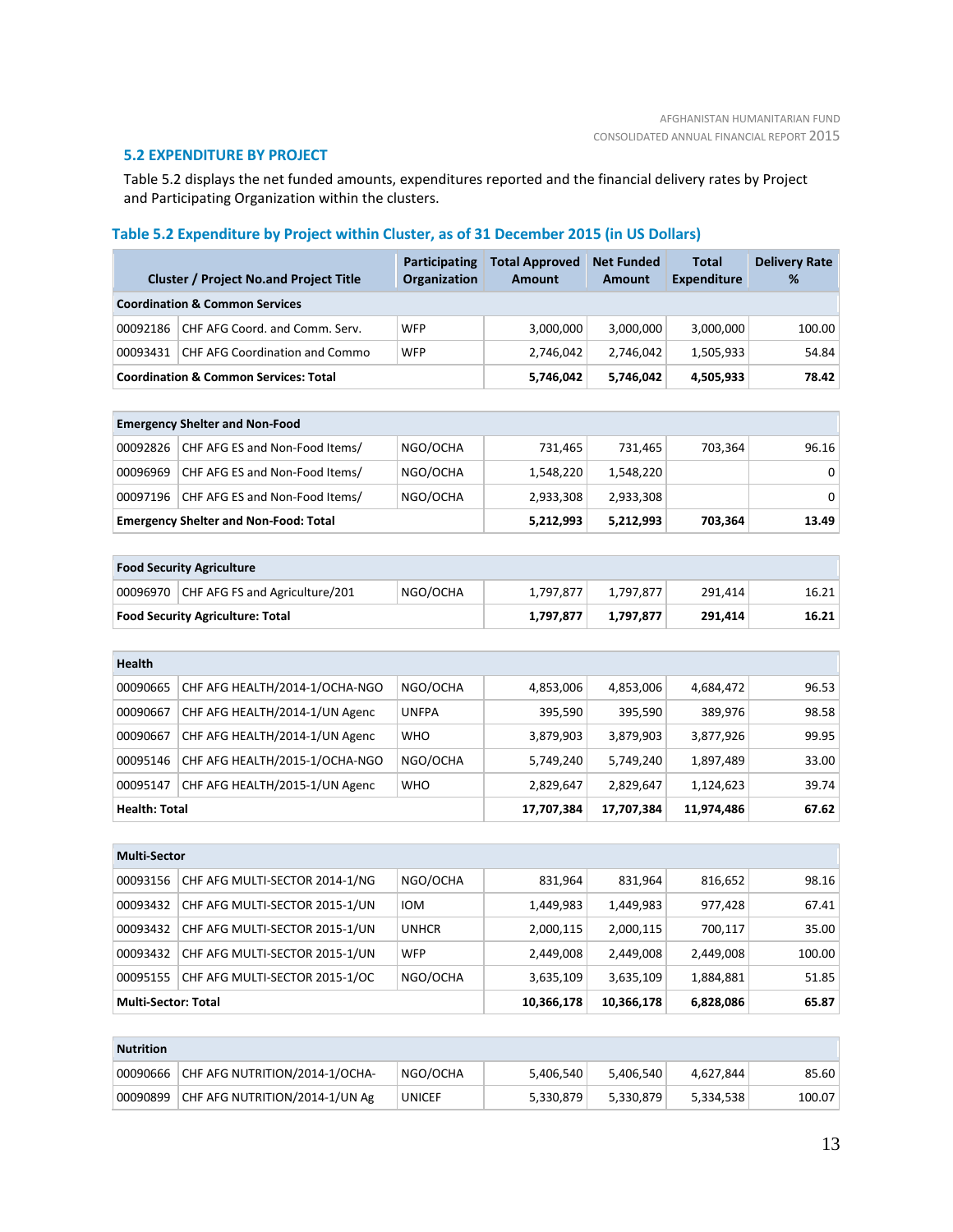| <b>Nutrition: Total</b> |                                |               | 23,168,736 | 23,168,736 | 19,047,096 | 82.21 |
|-------------------------|--------------------------------|---------------|------------|------------|------------|-------|
| 00095157                | CHF AFG NUTRITION/2015-1/UN Ag | <b>WFP</b>    | 3,100,016  | 3,100,016  | 2,243,665  | 72.38 |
| 00095157                | CHF AFG NUTRITION/2015-1/UN Ag | <b>UNICEF</b> | 3,101,265  | 3,101,265  | 1,562,488  | 50.38 |
| 00095156                | CHF AFG NUTRITION/2015-1/OCHA- | NGO/OCHA      | 1,079,748  | 1,079,748  | 365,803    | 33.88 |
| 00090899                | CHF AFG NUTRITION/2014-1/UN Ag | <b>WHO</b>    | 644,607    | 644,607    | 595,306    | 92.35 |
| 00090899                | CHF AFG NUTRITION/2014-1/UN Ag | <b>WFP</b>    | 4,505,681  | 4,505,681  | 4,317,452  | 95.82 |

| <b>Protection</b> |                                           |          |           |           |  |    |  |  |
|-------------------|-------------------------------------------|----------|-----------|-----------|--|----|--|--|
|                   | 00096971   CHF AFG Protection/2015-1/OCHA | NGO/OCHA | 1,115,240 | 1,115,240 |  | 0. |  |  |
| Protection: Total |                                           |          | 1,115,240 | 1,115,240 |  |    |  |  |

| <b>Water, Sanitation and Hygiene</b> |                               |               |            |            |            |       |  |  |
|--------------------------------------|-------------------------------|---------------|------------|------------|------------|-------|--|--|
| 00095158                             | CHF AFG WASH/2015-1/OCHA-NGO  | NGO/OCHA      | 4,582,790  | 4,582,790  | 2,249,255  | 49.08 |  |  |
| 00095169                             | CHF AFG WASH/2015-1/UN Agency | <b>UNICEF</b> | 841,812    | 841,812    | 282,518    | 33.56 |  |  |
| 00095169                             | CHF AFG WASH/2015-1/UN Agency | <b>WHO</b>    | 310,284    | 310.284    | 198.964    | 64.12 |  |  |
| Water, Sanitation and Hygiene: Total |                               |               | 5,734,885  | 5,734,885  | 2,730,737  | 47.62 |  |  |
|                                      |                               |               |            |            |            |       |  |  |
| <b>Grand Total</b>                   |                               |               | 70,849,335 | 70.849.335 | 46,081,117 | 65.04 |  |  |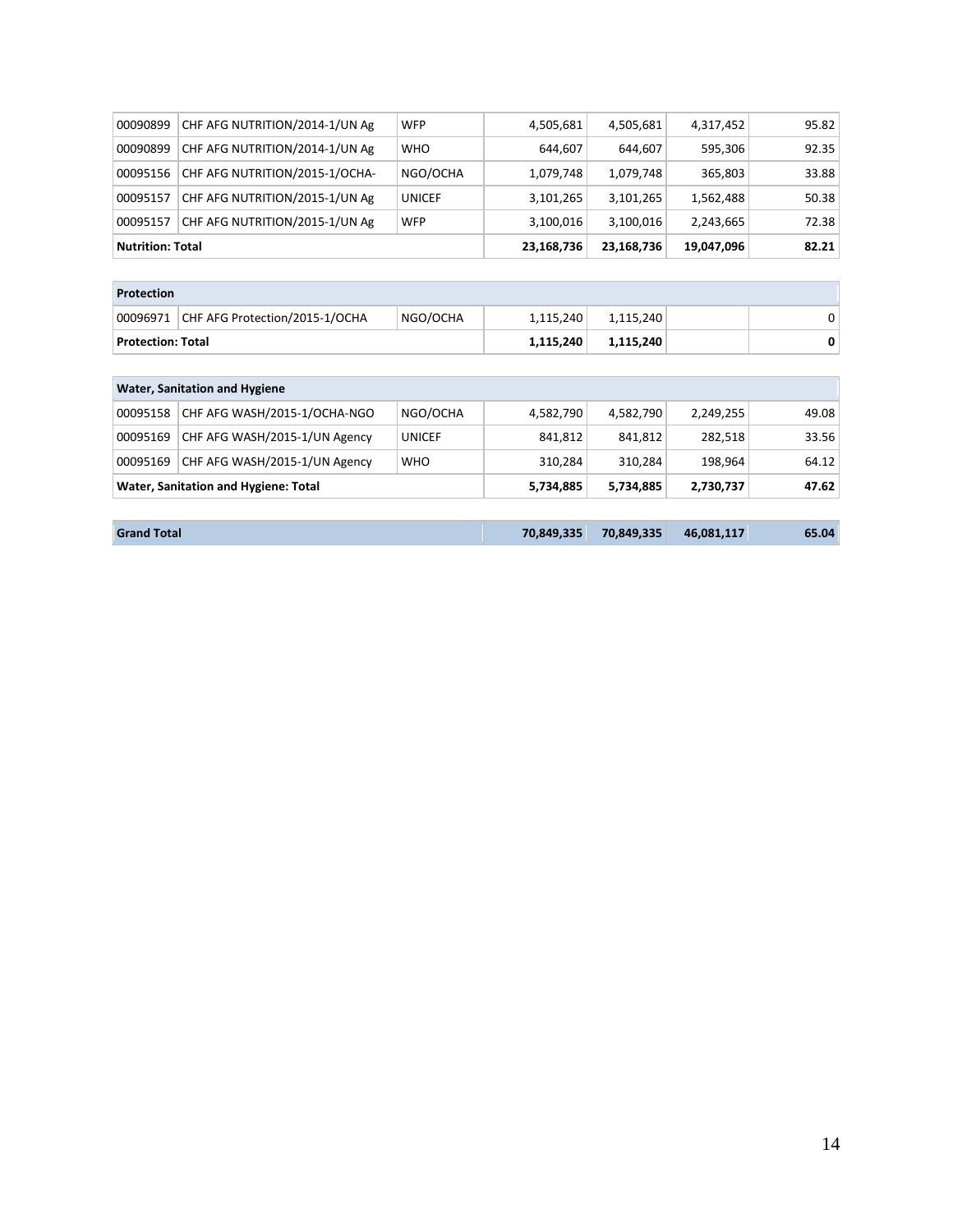#### **5.3 EXPENDITURE REPORTED BY CATEGORY**

Project expenditures are incurred and monitored by each Participating Organization and are reported as per the agreed categories for inter-agency harmonized reporting.

Table 5.3 reflects expenditure reported in the following UNDG expense categories:

#### **2012 CEB Expense Categories**

- 1. Staff and personnel costs
- 2. Supplies, commodities and materials
- 3. Equipment, vehicles, furniture and depreciation
- 4. Contractual services
- 5. Travel
- 6. Transfers and grants
- 7. General operating expenses
- 8. Indirect costs

\_\_\_\_\_\_\_\_\_\_\_\_\_\_\_\_\_\_\_\_\_\_

#### **Table 5.3. Expenditure by UNDG Budget Category, as of 31 December 2015 (in US Dollars)**

|                                           | <b>Expenditure</b>                      |                                            |              |                                                     |
|-------------------------------------------|-----------------------------------------|--------------------------------------------|--------------|-----------------------------------------------------|
| Category                                  | <b>Prior Years</b><br>as of 31-Dec-2014 | <b>Current Year</b><br><b>Jan-Dec-2015</b> | <b>Total</b> | <b>Percentage of Total</b><br><b>Programme Cost</b> |
| Staff & Personnel Cost (New)              | 4,917,686                               | 1,717,957                                  | 6,635,642    | 15.51                                               |
| Suppl, Comm, Materials (New)              | 7,403,733                               | 8,610,716                                  | 16,014,449   | 37.44                                               |
| Equip, Veh, Furn, Depn (New)              | 636,246                                 | 218,151                                    | 854,397      | 2.00                                                |
| Contractual Services (New)                | 3,872,701                               | 3,091,704                                  | 6,964,405    | 16.28                                               |
| Travel (New)                              | 360,739                                 | 193,746                                    | 554,485      | 1.30                                                |
| Transfers and Grants (New)                | 256,938                                 | 1,248,775                                  | 1,505,713    | 3.52                                                |
| <b>General Operating (New)</b>            | 1,219,830                               | 9,028,713                                  | 10,248,543   | 23.96                                               |
| <b>Programme Costs Total</b>              | 18,667,873                              | 24,109,761                                 | 42,777,635   | 100.00                                              |
| <sup>1</sup> Indirect Support Costs Total | 1,294,933                               | 2,008,549                                  | 3,303,482    | 7.72                                                |
| <b>Total</b>                              | 19,962,806                              | 26,118,310                                 | 46,081,117   |                                                     |

**<sup>1</sup>** Indirect Support Costs charged by Participating Organization, based on their financial regulations, can be deducted upfront or at a later stage during implementation. The percentage may therefore appear to exceed the 7% agreed-upon for on-going projects. Once projects are financially closed, this number is not to exceed 7%.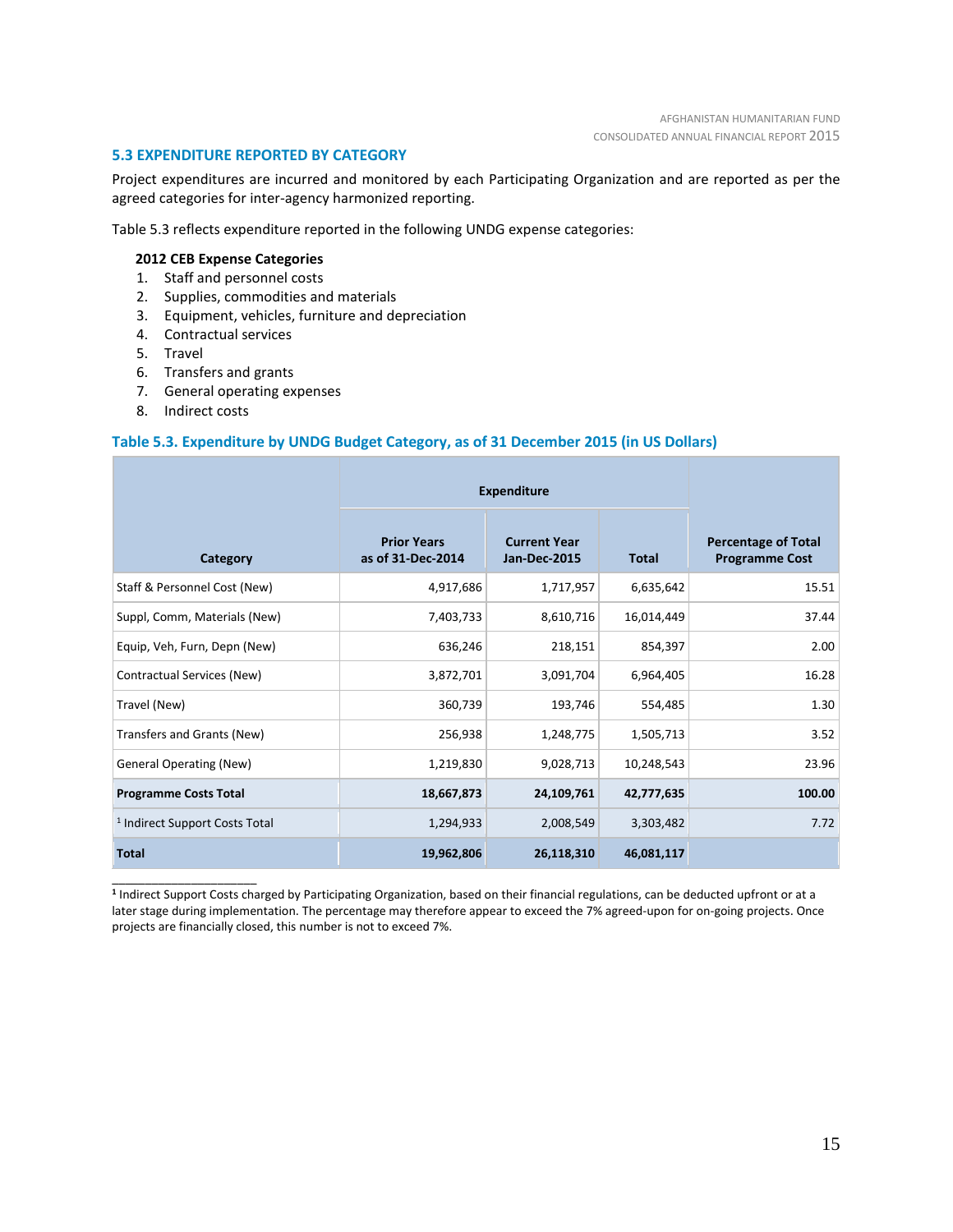#### **6. COST RECOVERY**

Cost recovery policies for the Fund are guided by the applicable provisions of the Terms of Reference, the MOU concluded between the Administrative Agent and Participating Organizations, and the SAAs concluded between the Administrative Agent and Contributors, based on rates approved by UNDG.

The policies in place, as of 31 December 2015, were as follows:

- The Administrative Agent (AA) fee: one percent is charged at the time of contributor deposit and covers services provided on that contribution for the entire duration of the Fund. In the reporting period US\$ 379,744 was deducted in AA-fees. Cumulatively, as of 31 December 2015, US\$ 846,252 has been charged in AA-fees.
- Indirect Costs of Participating Organizations: Participating Organizations may charge seven percent indirect costs. In the current reporting period US\$ 2,008,549 was deducted in indirect costs by Participating Organizations. Cumulatively, indirect costs amount to US\$ 3,303,482 as of 31 December 2015.

#### **7. ACCOUNTABILITY AND TRANSPARENCY**

In order to effectively provide fund administration services and facilitate monitoring and reporting to the UN system and its partners, the MPTF Office has developed a public website, the MPTF Office GATEWAY [\(http://mptf.undp.org\)](http://mptf.undp.org/). Refreshed in real time every two hours from an internal enterprise resource planning system, the MPTF Office GATEWAY has become a standard setter for providing transparent and accountable trust fund administration services.

The GATEWAY provides financial information including: contributor commitments and deposits, approved programme budgets, transfers to and expenditures reported by Participating Organizations, interest income and other expenses. In addition, the GATEWAY provides an overview of the MPTF Office portfolio and extensive information on individual Funds, including their purpose, governance structure and key documents. By providing easy access to the growing number of narrative and financial reports, as well as related project documents, the GATEWAY collects and preserves important institutional knowledge and facilitates knowledge sharing and management among UN Organizations and their development partners, thereby contributing to UN coherence and development effectiveness.

#### **8. DIRECT COSTS**

The Fund governance mechanism may approve an allocation to a Participating Organization to cover costs associated with Secretariat services and overall coordination, as well as Fund level reviews and evaluations. These allocations are referred to as 'direct costs'. In 2015, direct costs amounted to US\$ 1,611,842. Table 8 displays the direct costs' net funded amounts and expenditures reported by Participating Organizations: